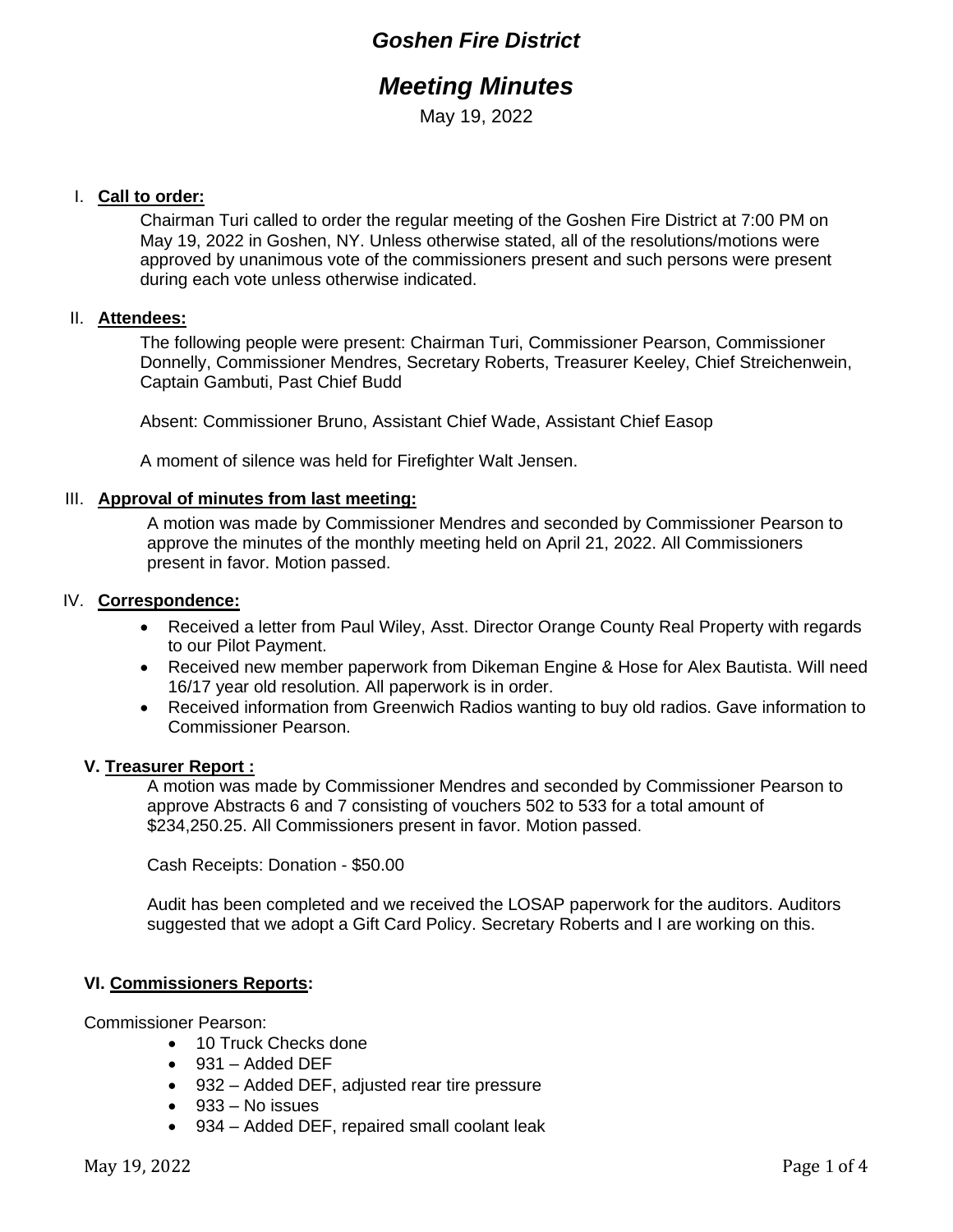- 935 Exhaust part is in and will schedule a time for install.
- 936 Added DEF.
- 937 Added DEF and washer fluid. Adjusted tire pressure
- 938 No issues
- 939 Added washer fluid
- 941 Added washer fluid
- DC Car Replaced radiator, AC Condenser thermostat. Upper and lower hoses. Flush cooling system and AC System. Added new coolant and charge with new 134A Refrigerant. Replace front and rear brakes.

Commissioner Bruno: Given by Secretary Roberts

- Spoke with Peak Power about the Dikeman Generator. Will have someone look at the batteries. Seem they had enough to start the first time we lost power but not enough when we lost it the second time so soon afterwards. Decided to put them on biannual service so that issues like this can be caught. The once a year service isn't enough.
- Will meet with Frank Frenemy to set up a timeline for the roof at Station 2.
- Will be setting up sprinkler testing and compressor install. (Sean should be up and around soon).
- Fire alarm test were completed at all three stations.

Commissioner Mendres:

- Received a check in the amount of \$125.00 for the towing of Car 2.
- Received 2 more bills for FF Silvernail and have sent them to Sue Bennett.
- Received notice that the insurance policy will be reduced by \$224.61 for the removal of the 2012 Dodge.

Commissioner Donnelly:

- SCBA are in except for the facepieces. Will be exchanging with White Lake FD 6 30 minute tanks for 45 minute tanks.
- Equipment for Ukraine was take to the Port Jervis FD.

Commissioner Turi:

- Received 2021 report from Penflex for our LOSAP program. Will be sending the check to UBS.
- After receiving the letter that Secretary Roberts reported about from Paul Wiley I spoke with Dave Donovan who said that they have had several meetings with regards to Glen Arden and he believes the state will be taking this over. Once everything is finalized we should be receiving our money.

### **VII. Chief's Reports**

Chief Streichenwein:

- Fire Calls April 2022 Fire-34, Rescue-5, Total-39, YTD-153
- Hose test had to be cancelled due to COVID and will be rescheduled.
- Have flag duty as follows: Chester – Friday May 20, 2022 for fallen police officer. Memorial Day for retiring police office Manna.
- Will be participating in the Memorial Day parade.
- At the drill on Tuesday, May 17, 2022 we had a set of bunker gear damaged. A report was completed and will be sending the gear out to see if it is salvageable. If not will order a new set and put in with the insurance to see if we can get reimbursed.
- Need to address what constitutes eligibility to vote in elections.
- Spoke with Commissioners Pearson and Donnelly with regards to purchasing a Paratech Heavy Vehicle extrication kit, the cost is \$56,240.00.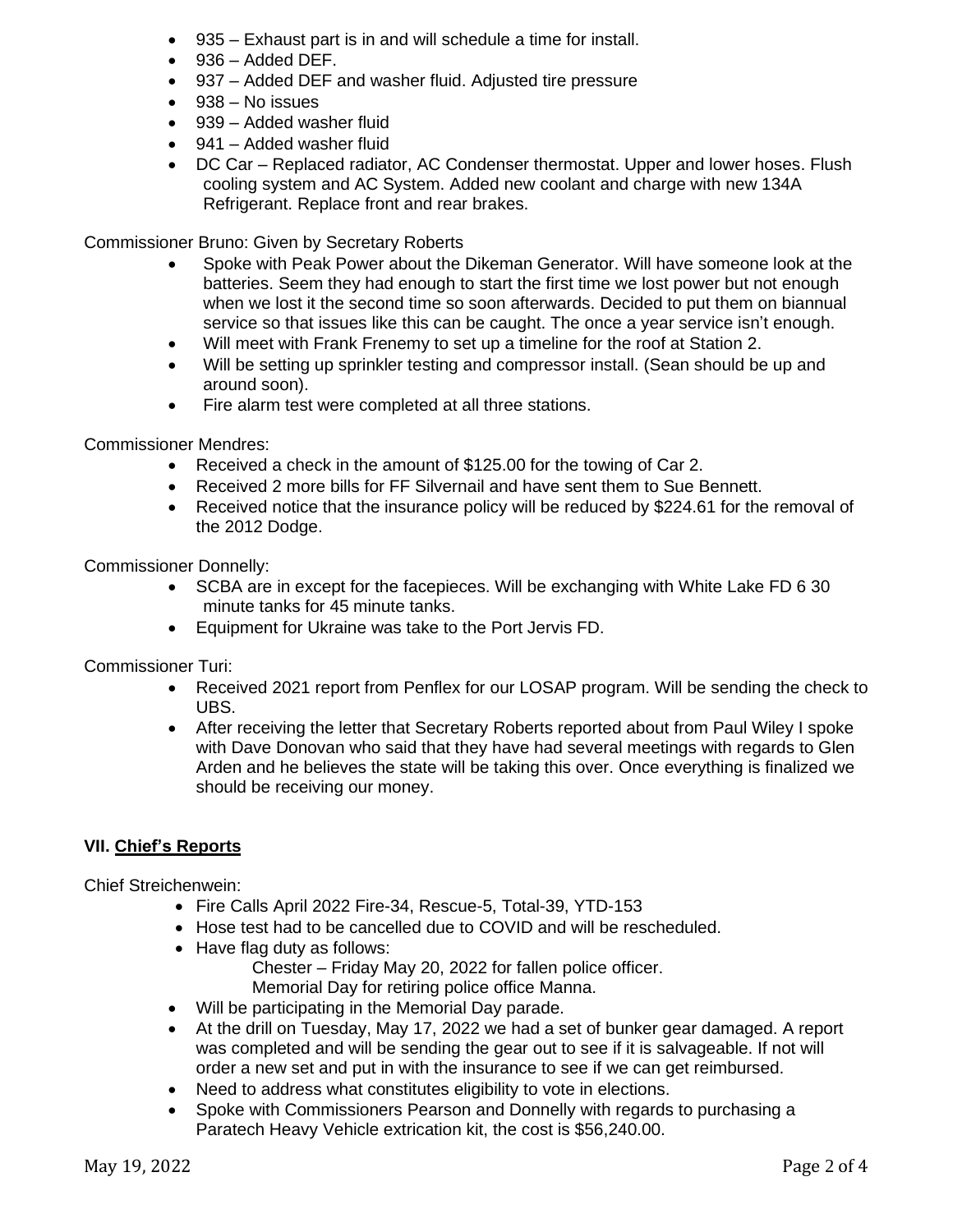#### Assistant Chief Easop: Absent

#### **VIII. Old Business:**

- Commissioner Turi reminded the board that they will be receiving a letter from the auditor and to fill out and return.
- A motion was made by Commissioner Donnelly and seconded by Commissioner Mendres to accept the change in voting requirements for Chief's elections (attachment A) with the following change:

Time frame will be November 1 of the prior year to October 31 of the current Year (ex. For the 2022 Chief election the number of calls will be from November 1, 2021 to October 31, 2022).

A roll call vote was taken. Commissioners Turi, Mendres, Donnelly and Pearson voted Yes. Commissioner Bruno was absent. Motion passed.

#### **IX. New Business:**

• Upon a motion made by Commissioner Mendres and seconded by Commissioner Pearson a resolution was made to accept Alex Bautista as a 16/17 year old member of the Dikeman Engine & Hose Company. A roll call vote was taken. Commissioners Turi, Mendres, Donnelly and Pearson voted Yes. Commissioner Bruno was absent. Motion

#### **X. Public Participation**: None

#### **XI. Adjournment:**

A motion was made by Commissioner Mendres and seconded by Commissioner Donnelly to adjourn at 7:35 PM. All Commissioners present in favor. Motion passed.

Respectfully Submitted,

Kathleen A. Roberts **Secretary**